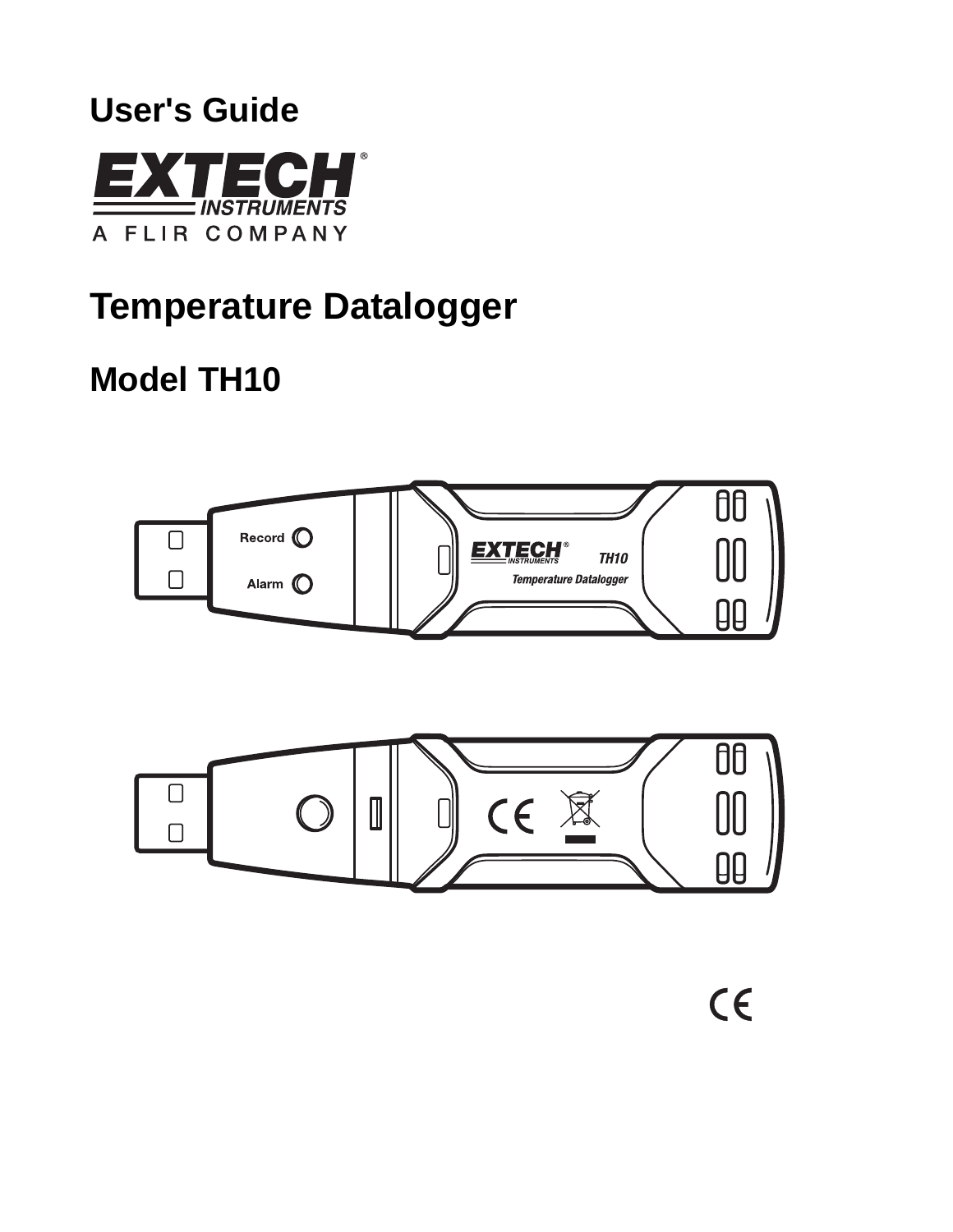### *Introduction*

Congratulations on your purchase of the Temperature Datalogger. This datalogger measures and stores up to 32,000 temperature readings. The user can easily set up the logging rate, high/low alarm and start-mode, and download the stored data by plugging the module into a PC's USB port and running the supplied PC software. Temperature data can then be graphed, printed and exported to other applications. The data logger is supplied with a long-life lithium battery, which can typically allow logging for one year. This meter is shipped fully tested and calibrated and, with proper use, will provide years of reliable service

### *Features*

- **Memory for 32,000 readings**
- Selectable data sampling rate: 2s, 5s, 10s, 30s, 1m, 5m, 10m, 30m, 1hr, 2hr, 3hr, 6hr, 12hr, 24hr
- **Status Indication via Red/Yellow LED and Green LED**
- **USB Interface for Set-up and Data Download**
- **User-Programmable Alarm Thresholds for Temperature**
- Analysis software used to view graph
- Long battery life

#### *Description*

- 1. Protective cover
- 2. USB connector to PC port
- 3. Start button
- 4. Temperature sensor
- 5. Alarm LED (red/yellow)
- 6. Record LED (green)
- 7. Mounting clip

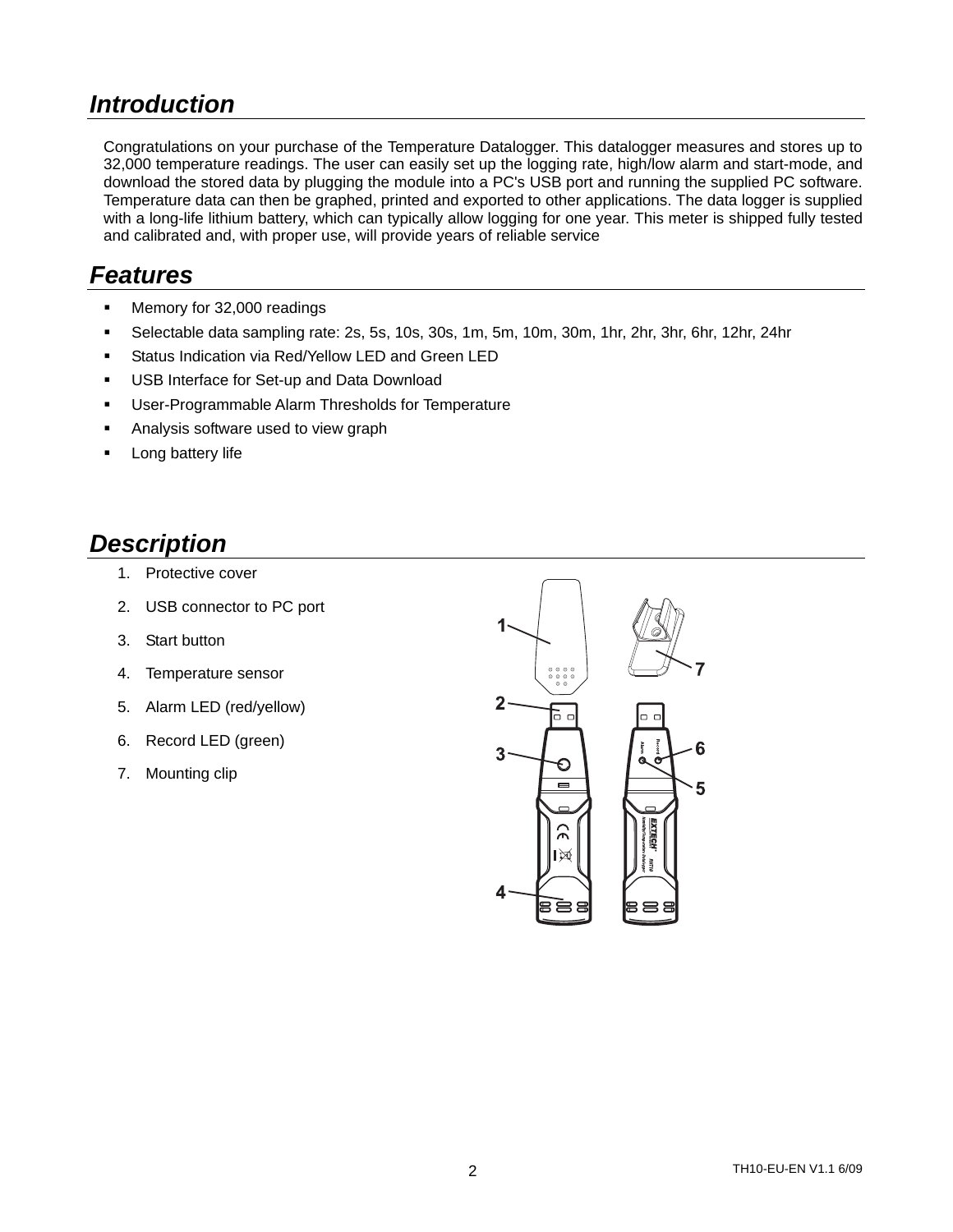#### **INSTALLING THE GRAPHING SOFTWARE**

Install the supplied Windows PC Datalogger Software by placing the supplied program disk in the PC's CD-ROM drive. If the installation program does not automatically open and provide on-screen prompts, open and browse the CD-ROM drive, then find and double-click on the SETUP.EXE file included on the program disk. Follow the on-screen prompts to complete the installation.

Before running the graphing software, please connect the TH10 to the PC and install the USB Driver software as described in the next section.

#### **INSTALLING THE USB DRIVER**

Plug the TH10 into an available USB port on the PC. If this is the first time that the TH10 has been connected to the particular port on the PC, the following screen will appear:

| Found New Hardware Wizard |                                                                                                                                                |  |
|---------------------------|------------------------------------------------------------------------------------------------------------------------------------------------|--|
|                           | Welcome to the Found New<br>Hardware Wizard<br>This wizard helps you install software for:                                                     |  |
|                           | Silabs C8051E320 LISB Board                                                                                                                    |  |
|                           | If your hardware came with an installation CD<br>or floppy disk, insert it now.                                                                |  |
|                           | What do you want the wizard to do?<br>Install the software automatically (Recommended)<br>Install from a list or specific location (Advanced). |  |
|                           | Click Next to continue.                                                                                                                        |  |
|                           | Cancel<br>Next ><br>< Back                                                                                                                     |  |

Make sure the program disk is still in the PC CD-ROM drive. Select the 'recommended' installation and follow the on-screen prompts to complete the driver installation. If this is a repeat connection of the TH10 to the USB port, the driver installation process will be automatically skipped.

#### **RUNNING THE GRAPHING SOFTWARE**

With the TH10 inserted into the PC's USB port, double-click the Temperature Datalogger icon to launch the program. The main software screen will appear with the MENU BAR icons described as below.

**Note: When the TH10 is connected to the USB port, the battery inside the device is discharged at a higher rate than normal. To conserve battery life, do not leave the TH10 connected to the USB port for a prolonged period of time**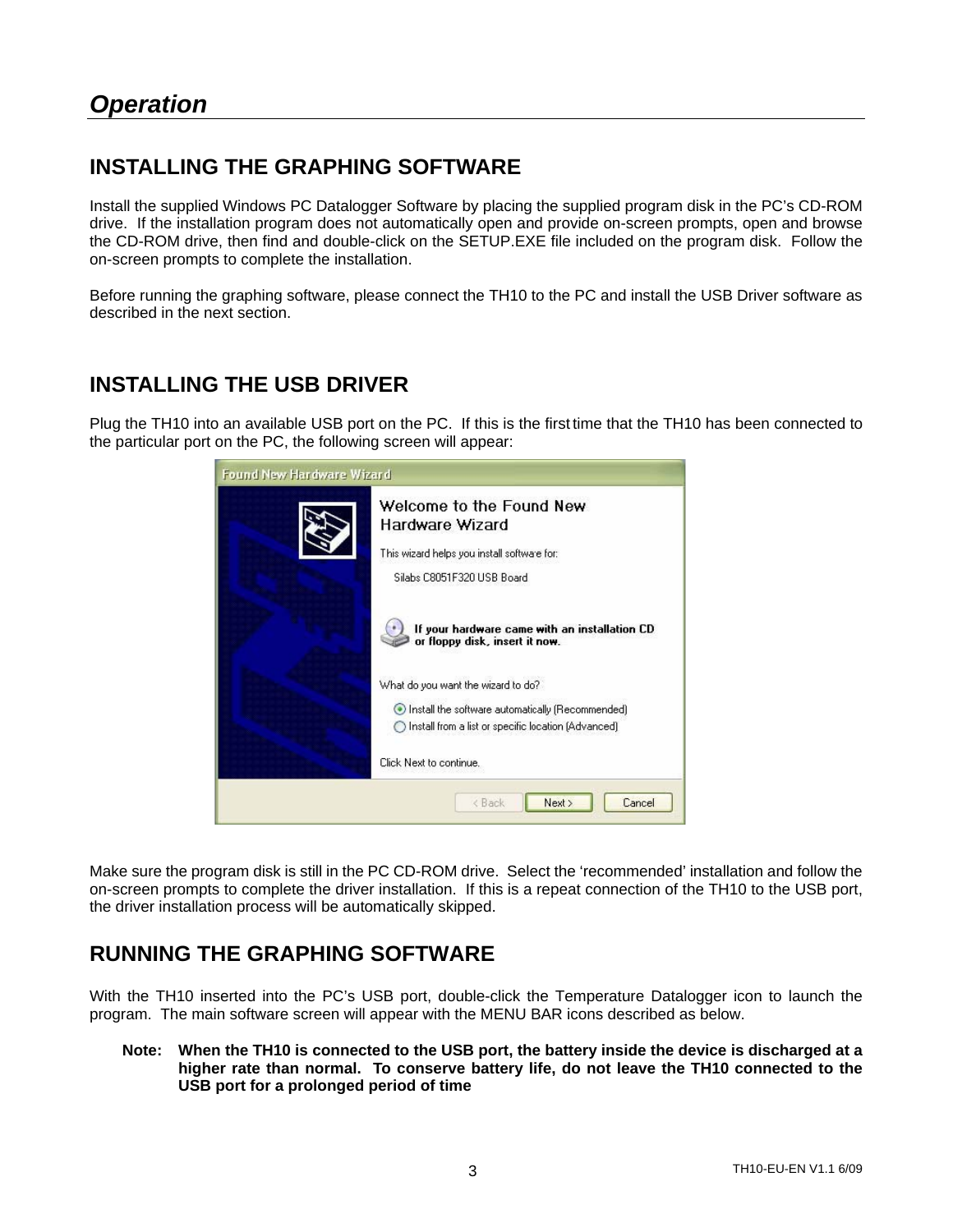#### **MENU BAR DESCRIPTION**

The main menu for the software appears as follows:

|      | <b>Extech Instrument RT10 Graph</b> |  |  |
|------|-------------------------------------|--|--|
| File | View Link Help                      |  |  |
|      |                                     |  |  |

From left to right the MENU BAR icons represent DATA DOWNLOAD, LOGGER SETUP, FILE OPEN, FILE SAVE-AS, FILE PRINT, VIEW ALL, and ZOOM. In addition, the FILE, VIEW, LINK, and HELP pull-down menus are available here. All of these functions are described in the following paragraphs.

#### **LOGGER SETUP**

Click on the computer icon on the menu bar  $(2^{nd}$  from left) or select LOGGER SET from the LINK pull-down menu. The Setup window will appear as shown below; descriptions for each field in the Setup window are listed directly below the illustration:

| <b>Connected</b>                                                  |                     |                                |  |  |
|-------------------------------------------------------------------|---------------------|--------------------------------|--|--|
| <b>Basic Settings</b>                                             |                     |                                |  |  |
| <b>Current Time:</b>                                              | 09-06-2007 16:27:14 | <b>Manual <i>C</i></b> Instant |  |  |
| <b>Logger Name:</b>                                               | <b>QC</b> Test      | Max. 15 characters!            |  |  |
| Sample Points: 32000 -<br>Sample Rate[Sec.]: 2s                   |                     |                                |  |  |
| LED Flash Cycle: 6 10s C 20s C 30s                                |                     |                                |  |  |
| <b>Alarm Settings</b><br><b>LEDs flash for high and low alarm</b> |                     |                                |  |  |
| <b>Unit: Celsius</b><br>High Alarm 40<br>Temperature: Low Alarm 0 |                     |                                |  |  |
|                                                                   |                     |                                |  |  |
|                                                                   | <b>Default</b>      | Cancel<br>Setup                |  |  |

- **The CURRENT TIME field will automatically synchronize with the PC date and time setting.**
- The MANUAL and INSTANT select buttons allow the user to start data logging immediately when the Setup window is exited (INSTANT), or at a later time (MANUAL).
- The LOGGER NAME field allows the user to select a unique name for the TH10.
- The SAMPLE POINTS field instructs the TH10 to take a fixed number of readings.
- The SAMPLE RATE pull-down menu instructs the TH10 to log readings at a specific rate.
- The LED Flash Cycle can be set by the user: longer cycle times help to extend the battery life.
- The ALARM SETTINGS area of the SETUP window allows the user to set high and low temperature limits and disable the flashing of the TH10's LEDs, thereby conserving battery energy.

Once the changes have been made, click on the SETUP button to save them. Press the DEFAULT button to set the TH10 back to factory default conditions. Press the CANCEL button to abort the setup.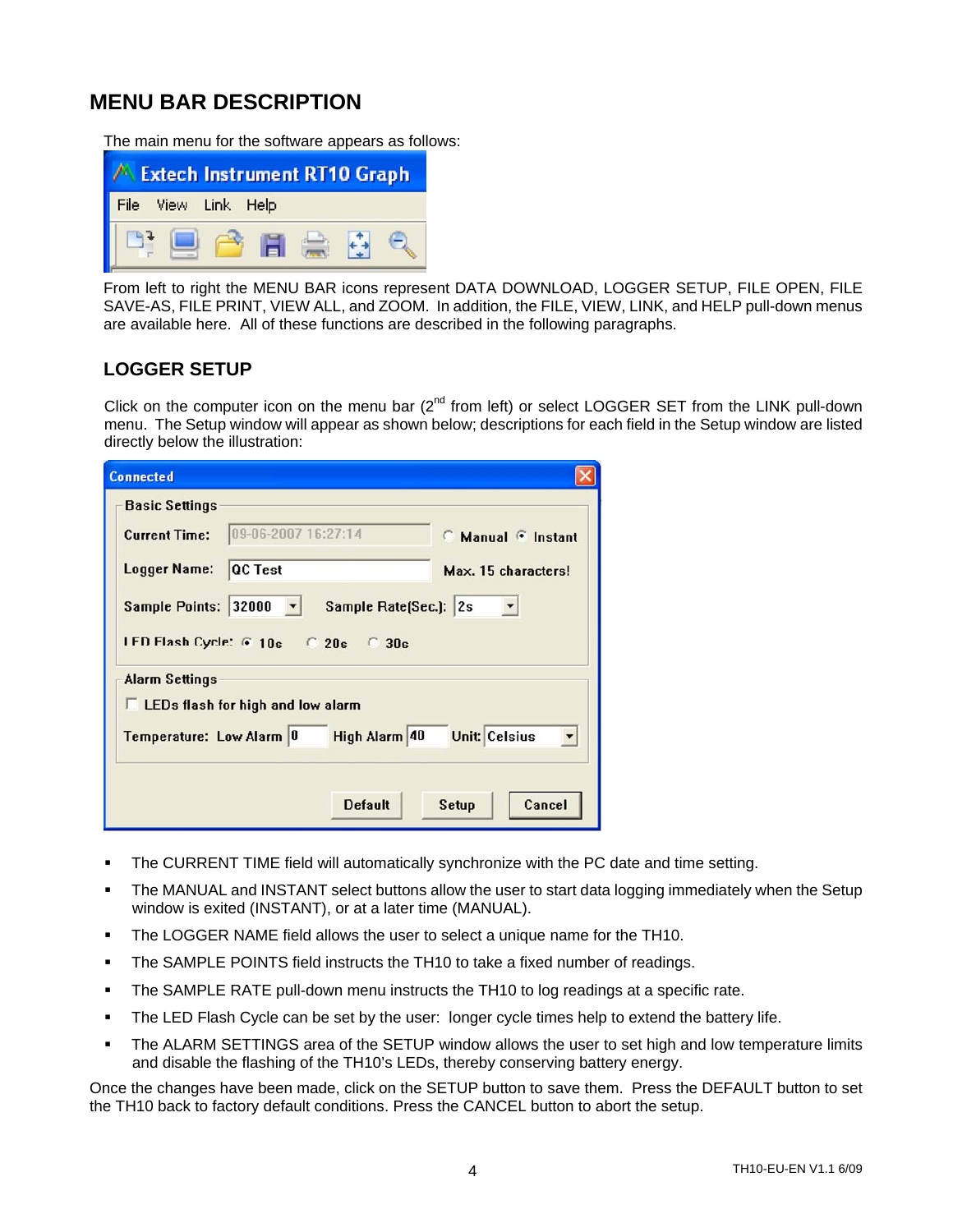- **Note: Any stored data will be permanently erased when the user clicks on Setup. To save the data before creating a new setup, click Cancel and then download the data.**
- **Note: The battery may run out before the TH10 has finished collecting a specified number of sample points. Always ensure that the remaining charge in the battery is sufficient to last the complete duration of your logging exercise. When in doubt, we recommend that you always install a fresh battery before logging critical data.**

If INSTANT was selected in the SETUP window, the TH10 begins logging at the instant the SETUP button is pressed. If MANUAL was selected, the TH10 must be manually started by pressing and holding the device's yellow button for approx. 3 seconds, or until the two LEDs on the TH10 flash at the same time.

Logging will continue at the programmed sample rate until the number of readings (sample points) specified in the Setup window is reached.

The green LED flashes once per sample point and the red or yellow LED flashes when user programmed alarm limits are exceeded. For details, see LED status guide.

#### **DATA DOWNLOAD**

To transfer the readings stored in the TH10 to the PC:

- A. Connect the TH10 to the same USB port used when the TH10 was initialized.
- B. Open the graphing software program if it is not still running.
- C. Click the Download icon ( $1<sup>st</sup>$  on the left) or select Data Download from the LINK pull-down menu
- D. The Window shown below will appear. Press DOWNLOAD to begin transferring readings

| Download                                     |  |
|----------------------------------------------|--|
| Press Download to stop logging and load data |  |
| from logger, or Cancel to exit.              |  |

If the readings are successfully transferred, the VIEW screen and the SAVE screen (both shown below) will appear. In the SAVE screen, name the file and save it to a convenient location. The data is saved as an .rec file for use in this program only. At a later time, the user can select SAVE-AS and save the data as an Excel, Text, or Bitmap file (explained in next section).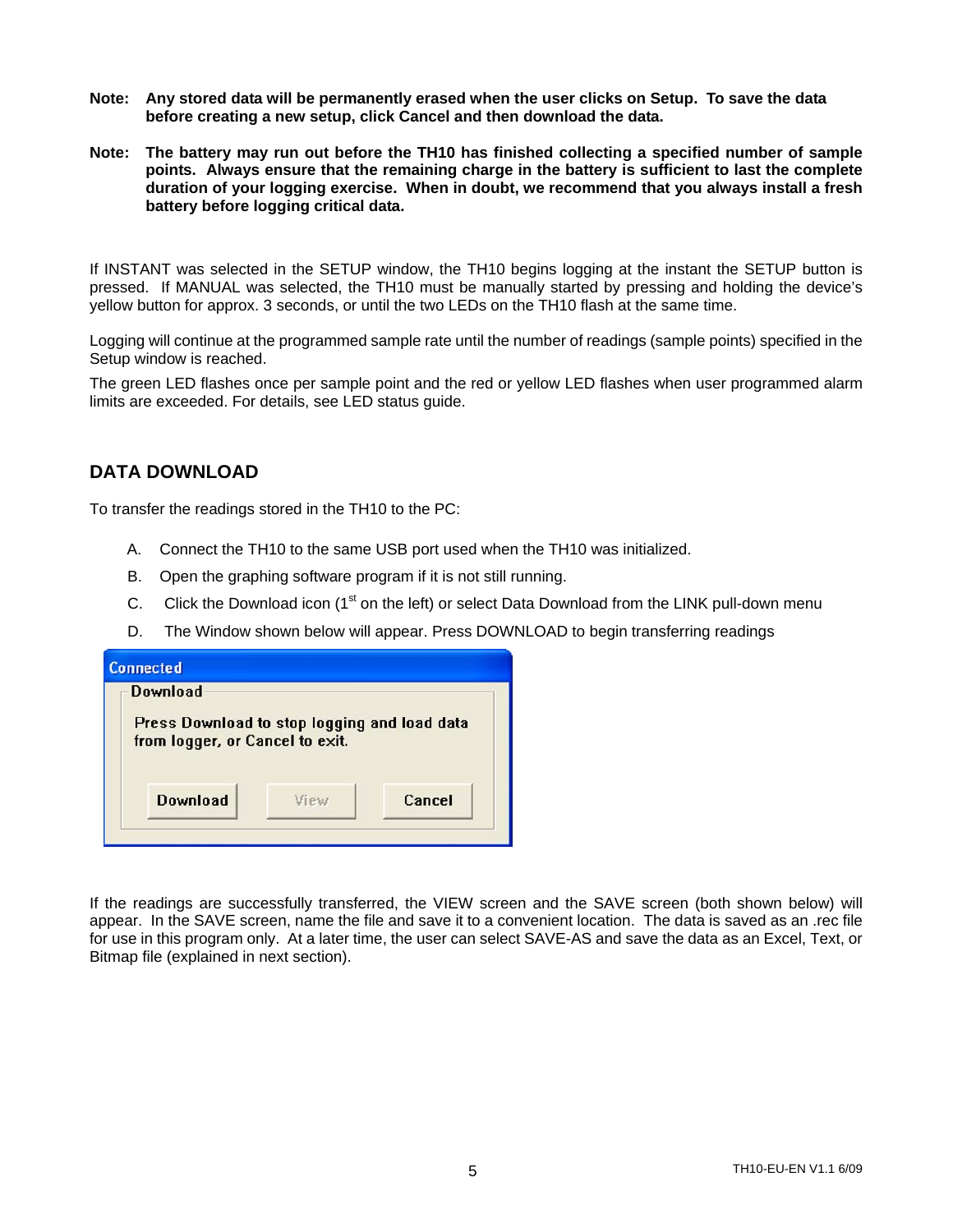| <b>Save</b>                           |       |             |                   |        |
|---------------------------------------|-------|-------------|-------------------|--------|
| Save in: H My Documents               |       |             | 自己图               |        |
| <b>Name</b>                           | Size  | Type        | Date Modified     |        |
| QC temp run.rec                       | 63 KB | Logger Docu | 9/6/2007 4:34 PM  |        |
| 435363.rec                            | 63 KB | Logger Docu | 9/6/2007 3:57 PM  |        |
| testttt.rec                           | 17 KB | Logger Docu | 9/5/2007 4:35 PM  |        |
| test 5467.rec                         | 1 KB  | Logger Docu | 9/5/2007 1:20 PM  |        |
| gc test 8-23-07.rec                   | 17 KB | Logger Docu | 8/23/2007 2:31 PM |        |
| A rest45678.rec                       | 1 KB  | Logger Docu | 8/23/2007 9:54 AM |        |
|                                       | TIII  |             |                   |        |
| QC temp 2<br>File name:               |       |             |                   | Save   |
| Save as type:<br>Logger Files [".rec] |       |             |                   | Cancel |

In the screen below press VIEW to see the data graphically. If there are no readings currently stored in the TH10, the program will let the user know via a warning screen.

| <b>Connected</b>                                                       |      |        |
|------------------------------------------------------------------------|------|--------|
| Download                                                               |      |        |
| 32000 points finished! Press View to show<br>graph, or Cancel to exit. |      |        |
| <b>Download</b>                                                        | View | Cancel |
|                                                                        |      |        |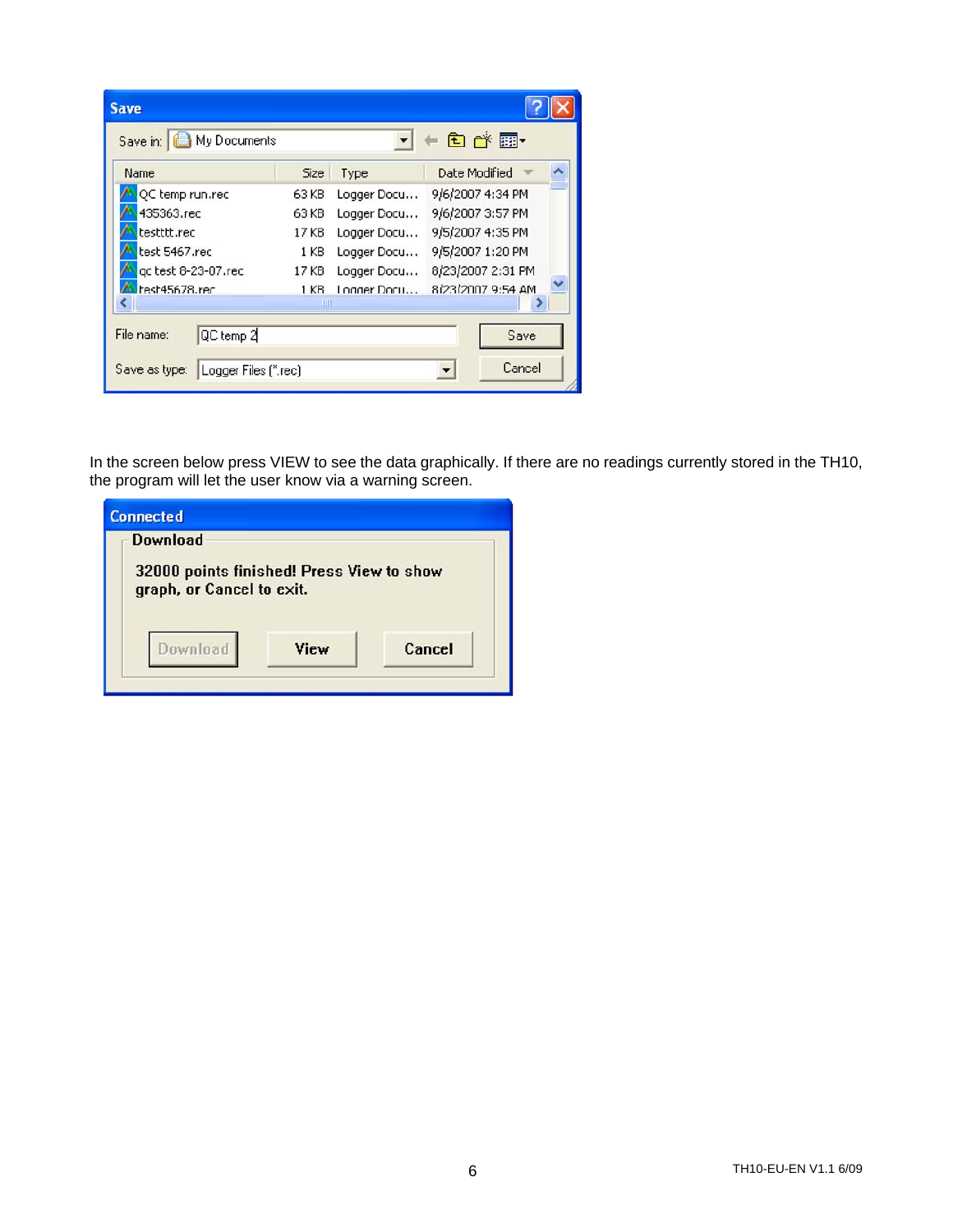When VIEW is pressed, the Data Graph window appears

The Data Graph window presents the transferred data in an x-y graph format with Date/Time represented on the horizontal axis and Alarm Limits represented on the vertical axis:



To zoom in and out of data regions, there are several approaches:

- 1) Use the mouse to click and drag a box around any data area to magnify the selected area.
- 2) Click on the zoom magnifier icon tool on the menu bar
- 3) Select VIEW ALL or ZOOM OUT from the VIEW pull-down menu.

In the example graph above, the Temperature is represented by the solid red line (the lines are known as 'traces'). The low and high alarm values for temperature are represented by the dashed red trace.

To customize the graph window select SHOW TRACES, BACKGROUND, GRID LINES, and MASK POINTS from the VIEW pull-down menu. These options provide the following features:

SHOW TRACES: Allows the user to select which data to view as a trace (Temperature & Alarms).

BACKGROUND: Select background color scheme.

GRID LINES: Add or remove grid lines from x and y axes.

MASK POINTS: Places dots on the traces for the actual data points, breaking up the continuous nature of a trace.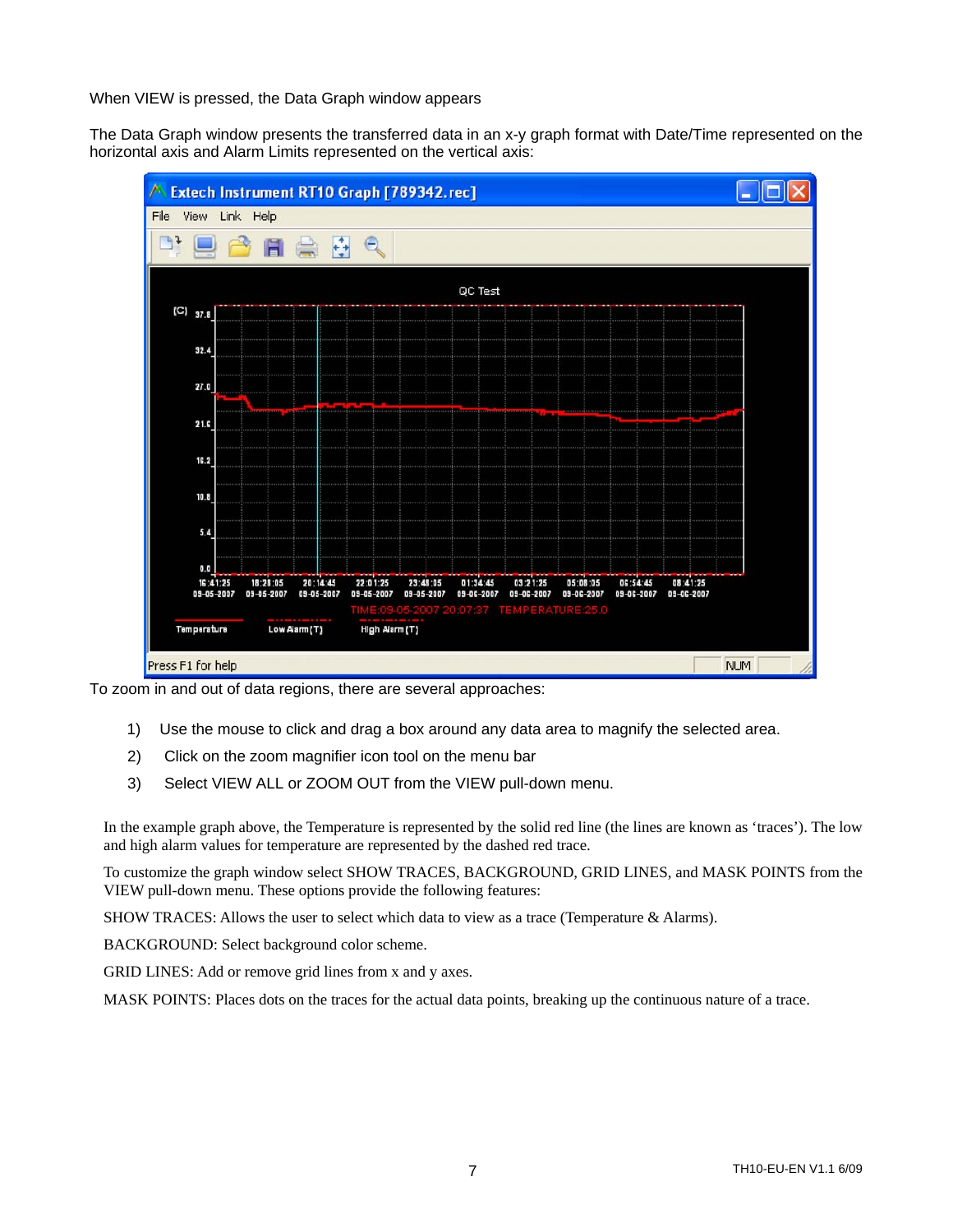#### **FILE OPEN, FILE SAVE-AS**

To save the transferred data in a format other than the proprietary .rec format, click the SAVE AS icon from the menu bar  $(4<sup>th</sup>$  from right) or select SAVE AS from the FILE pull-down menu. The data can be saved in the following formats:

TEXT FILE (.txt) EXCEL FILE (.xls) BITMAP FILE (.bmp)

To open an existing data file for viewing on the data graph window, click on the FILE OPEN icon on the menu bar (3<sup>rd</sup> from left), or select FILE OPEN from the FILE pull-down menu. When prompted, select a .rec file saved earlier.

#### **FILE PRINT**

To print a data graph window to a line or network printer, click on the printer icon or select PRINT from the FILE pull-down menu. Note that color graph windows can be accurately printed on color printers.

**Note : The TH10 retains data in its internal memory until the user begins a new logging session. Starting a new logging session clears all of the TH10's stored readings; be sure to save previous data before starting a new logging session.**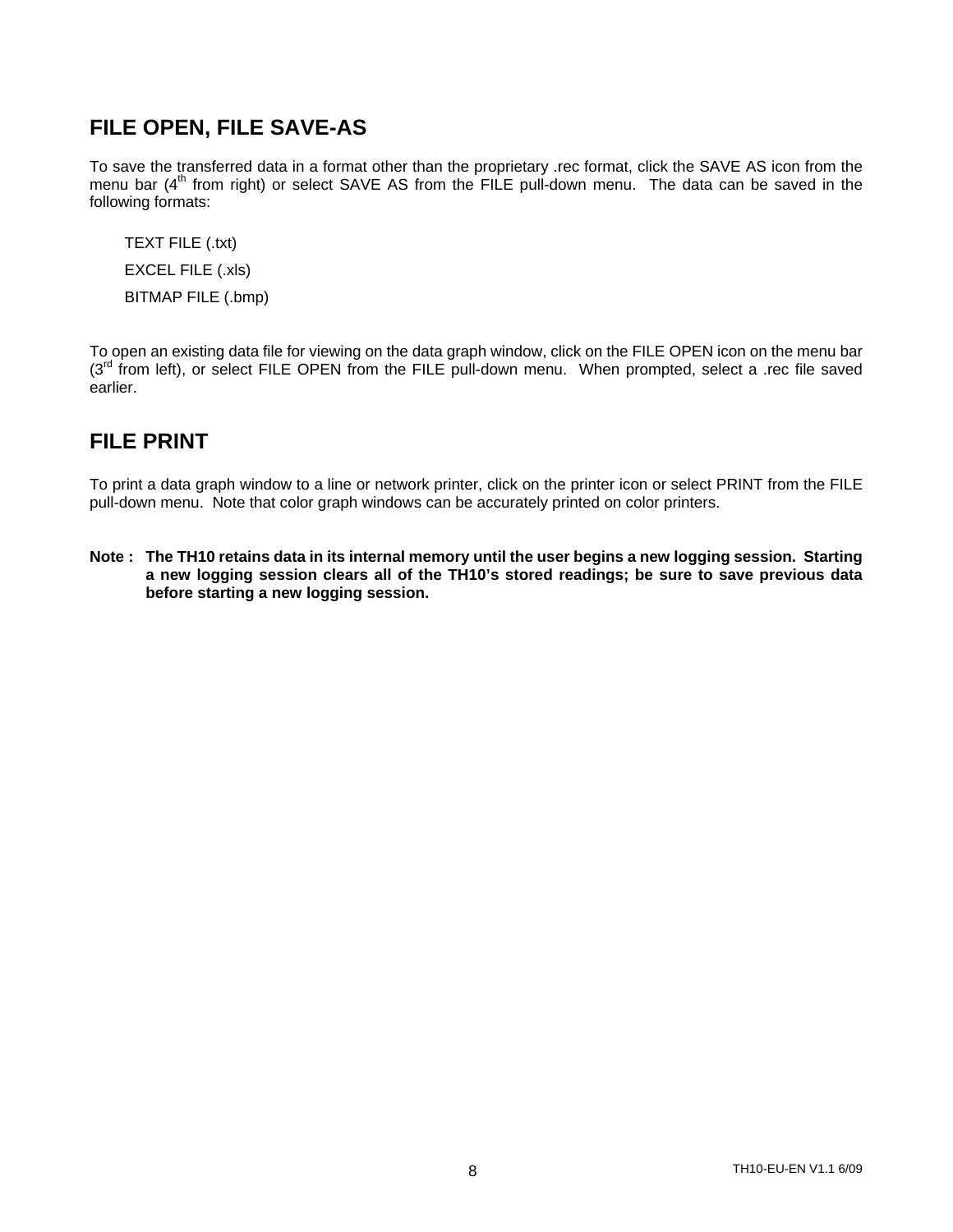#### **TH10 LED STATUS GUIDE**



Red/Yellow LED

| <b>LEDs</b> |       | <b>Meaning</b>                                                      | <b>Action</b>                                                                             |
|-------------|-------|---------------------------------------------------------------------|-------------------------------------------------------------------------------------------|
| Record      | Alarm | <b>No LEDs flashing</b><br>-No logging in process                   |                                                                                           |
|             |       | Or<br>-No battery found                                             | Fit battery in place                                                                      |
|             |       | Or<br>-Battery completely discharged                                | Replace the battery and<br>download the data                                              |
| Record      | Alarm | Green single flash every 10 sec. *<br>-Logging, no alarm**          |                                                                                           |
|             |       | Green double flash every 10 sec. *<br>-Delayed start                | To start, Hold the start button<br>until Green and Yellow LED<br>flash                    |
| Record      | Alarm | Red single flash every 10 sec. *<br>-Logging, low alarm for RH      |                                                                                           |
|             |       | Red double flash every 10 sec.<br>-Logging, high alarm for RH       |                                                                                           |
|             |       | Red single flash every 60 sec.<br>- Low Battery <sup>t</sup>        | Logging, if enabled, will stop<br>automatically. No data will be<br>lost. Replace battery |
| Record      | Alarm | Yellow single flash every 10 sec. *<br>-Logging, low alarm for TEMP |                                                                                           |
|             |       | Yellow double flash every 10 sec.<br>-Logging, high alarm for TEMP  |                                                                                           |
|             |       | Yellow single flash every 60 sec.<br>- TH10 memory full             | Download data                                                                             |

\* To save power, the TH10's LED flashing cycle can be changed to 20s or 30s via the supplied software.

\*\* To save power, alarm LEDs for temperature can be disabled via the supplied software.

.

† When the battery is low, all operations will be disabled automatically. NOTE: Logging automatically stops when the battery weakens (logged data will be retained). The supplied software is required to restart logging and to download logged data.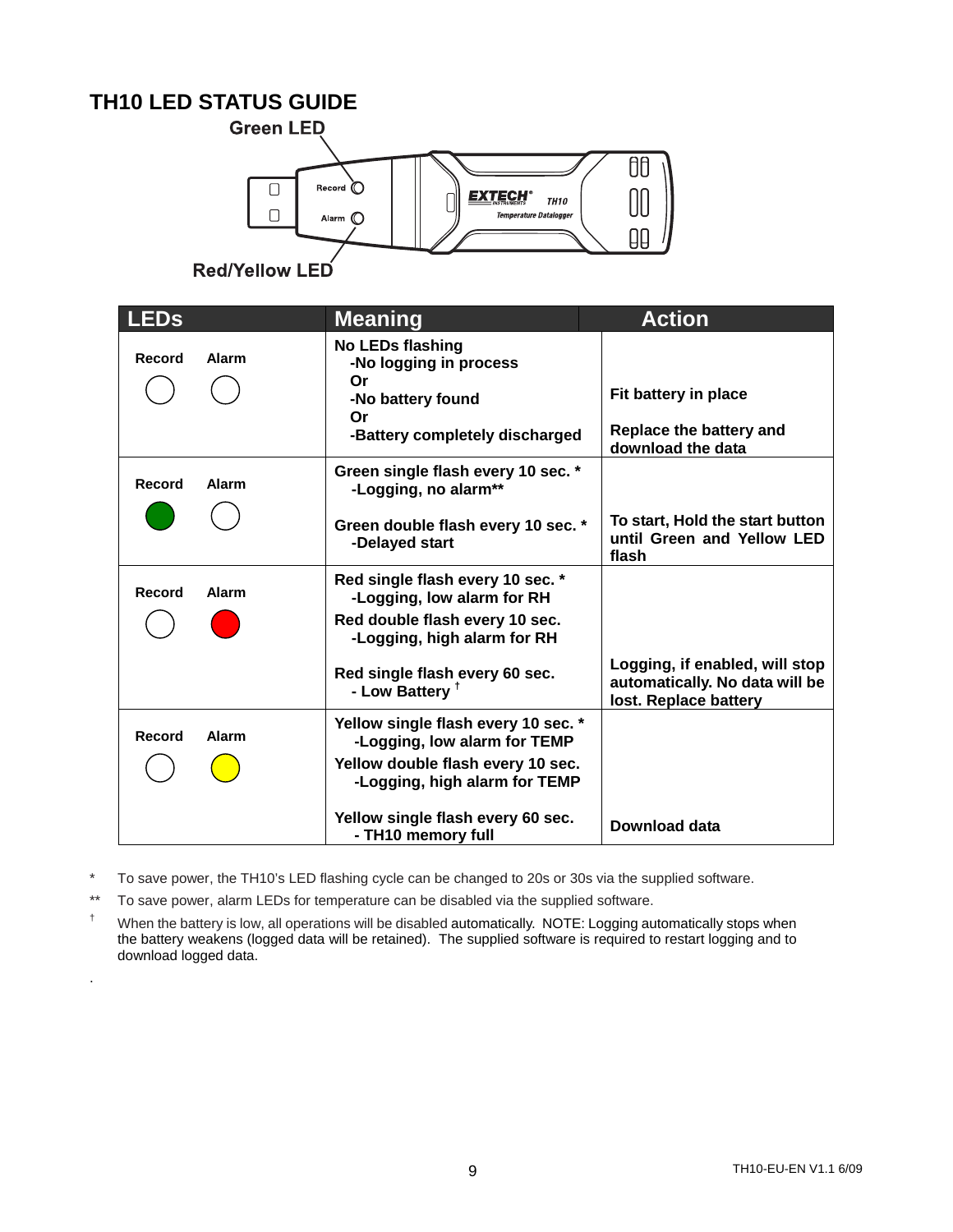## *Specifications*

| <b>Temperature</b>           | <b>Overall Range</b>                                                              | -40 to $70^{\circ}$ C (-40 to $158^{\circ}$ F) |  |
|------------------------------|-----------------------------------------------------------------------------------|------------------------------------------------|--|
|                              | Accuracy (-40 to -10 and +40 to +70 $^{\circ}$ C)                                 | $\pm 2^{\circ}C$                               |  |
|                              | Accuracy $(-10 \text{ to } +40^{\circ} \text{C})$                                 | $±1^{\circ}C$                                  |  |
|                              | Accuracy (-40 to +14 and 104 to $158^{\circ}$ F)                                  | $±3.6^{\circ}F$                                |  |
|                              | Accuracy (+14 to $104^{\circ}F$ )                                                 | $±1.8^{\circ}F$                                |  |
| Logging rate                 | Selectable sampling interval: From 2 seconds up to 24 hours                       |                                                |  |
| <b>Operating temperature</b> | -35 to 80 $^{\circ}$ C (-31 to 176 $^{\circ}$ F)                                  |                                                |  |
| <b>Battery type</b>          | 3.6V Lithium (1/2 AA) (SAFT LS14250, Tadiran TL-5101 or equivalent)               |                                                |  |
| <b>Battery life</b>          | 1 year (typ.) depending on logging rate, ambient temperature, & use of Alarm LEDs |                                                |  |
| <b>Dimensions/Weight</b>     | 101x25x23mm (4x1x.9") / 172g (6oz)                                                |                                                |  |